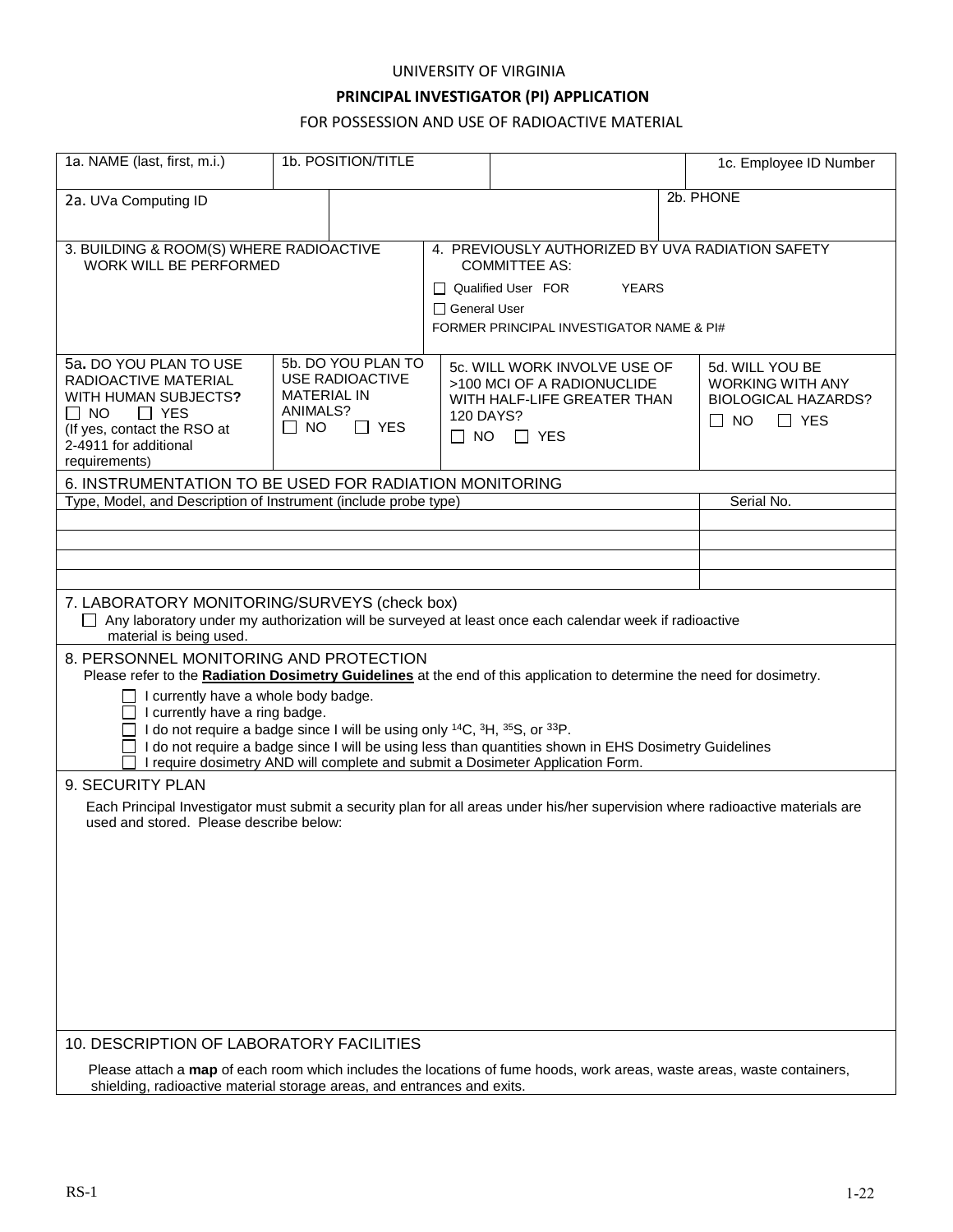#### UNIVERSITY OF VIRGINIA

# **PRINCIPAL INVESTIGATOR (PI) APPLICATION**

### FOR POSSESSION AND USE OF RADIOACTIVE MATERIAL

|                                                                                                                                                                                                                                                                 | 11. PROPOSED USE OF EACH NUCLIDE (Include activity and brief description of procedure.) |                        |                                                   |                     |  |       |              |                                                                 |                                                            |
|-----------------------------------------------------------------------------------------------------------------------------------------------------------------------------------------------------------------------------------------------------------------|-----------------------------------------------------------------------------------------|------------------------|---------------------------------------------------|---------------------|--|-------|--------------|-----------------------------------------------------------------|------------------------------------------------------------|
| <b>NUCLIDE</b>                                                                                                                                                                                                                                                  |                                                                                         | <b>REQUESTED LIMIT</b> |                                                   | <b>PROCEDURE</b>    |  |       |              | <b>MAX. ACTIVITY</b><br><b>PER</b><br><b>PROCEDURE</b><br>(mCi) | <b>ESTIMATED#</b><br><b>PROCEDURES</b><br><b>PER MONTH</b> |
|                                                                                                                                                                                                                                                                 |                                                                                         |                        |                                                   |                     |  |       |              |                                                                 |                                                            |
|                                                                                                                                                                                                                                                                 |                                                                                         |                        |                                                   |                     |  |       |              |                                                                 |                                                            |
|                                                                                                                                                                                                                                                                 |                                                                                         |                        |                                                   |                     |  |       |              |                                                                 |                                                            |
|                                                                                                                                                                                                                                                                 |                                                                                         |                        |                                                   |                     |  |       |              |                                                                 |                                                            |
|                                                                                                                                                                                                                                                                 |                                                                                         |                        |                                                   |                     |  |       |              |                                                                 |                                                            |
|                                                                                                                                                                                                                                                                 |                                                                                         |                        |                                                   |                     |  |       |              |                                                                 |                                                            |
| 12. TRAINING                                                                                                                                                                                                                                                    |                                                                                         |                        |                                                   |                     |  |       |              |                                                                 |                                                            |
| <b>SUBJECTS</b>                                                                                                                                                                                                                                                 |                                                                                         |                        | <b>INSTITUTION(s)</b>                             |                     |  |       | <b>DATES</b> |                                                                 | NO. OF HOURS                                               |
| PRINCIPLES AND PRACTICES OF<br><b>RADIATION PROTECTION</b>                                                                                                                                                                                                      |                                                                                         |                        |                                                   |                     |  |       |              |                                                                 |                                                            |
| <b>RADIATION PHYSICS AND</b><br><b>INSTRUMENTATION, DETECTION</b><br><b>AND MEASUREMENT</b>                                                                                                                                                                     |                                                                                         |                        |                                                   |                     |  |       |              |                                                                 |                                                            |
| <b>BASIC MATHEMATICS PERTAINING</b>                                                                                                                                                                                                                             |                                                                                         |                        |                                                   |                     |  |       |              |                                                                 |                                                            |
| TO USE AND MEASUREMENT OF<br><b>RADIOACTIVITY</b>                                                                                                                                                                                                               |                                                                                         |                        |                                                   |                     |  |       |              |                                                                 |                                                            |
| <b>BIOLOGICAL EFFECTS OF</b><br><b>RADIATION</b>                                                                                                                                                                                                                |                                                                                         |                        |                                                   |                     |  |       |              |                                                                 |                                                            |
| 13. EXPERIENCE                                                                                                                                                                                                                                                  |                                                                                         |                        |                                                   |                     |  |       |              |                                                                 |                                                            |
| <b>NUCLIDES USED</b>                                                                                                                                                                                                                                            |                                                                                         | QUANTITY, mCi          |                                                   | <b>INSTITUTION</b>  |  |       | <b>DATES</b> | TYPE OF USE                                                     |                                                            |
|                                                                                                                                                                                                                                                                 |                                                                                         |                        |                                                   |                     |  |       |              |                                                                 |                                                            |
|                                                                                                                                                                                                                                                                 |                                                                                         |                        |                                                   |                     |  |       |              |                                                                 |                                                            |
|                                                                                                                                                                                                                                                                 |                                                                                         |                        |                                                   |                     |  |       |              |                                                                 |                                                            |
|                                                                                                                                                                                                                                                                 |                                                                                         |                        |                                                   |                     |  |       |              |                                                                 |                                                            |
| THE UNIVERSITY OF VIRGINIA RADIATION SAFETY GUIDE CONTAINS THE POLICIES AND RULES WHICH GOVERN THE USE OF<br>TONIZING RADIATION PRODUCING MATERIALS AND EQUIPMENT AT UVA AS SPECIFIED BY THE RADIATION SAFETY<br>COMMITTEE AND MUST BE ADHERED TO BY ALL USERS. |                                                                                         |                        |                                                   |                     |  |       |              |                                                                 |                                                            |
| THE ON-LINE UNIVERSITY OF VIRGINIA RADIATION SAFETY GUIDE URL IS                                                                                                                                                                                                |                                                                                         |                        |                                                   |                     |  |       |              |                                                                 |                                                            |
| http://ehs.virginia.edu/Radiation-Safety-Guide.html                                                                                                                                                                                                             |                                                                                         |                        |                                                   |                     |  |       |              |                                                                 |                                                            |
| YOU MUST COMPLETE THE ON-LINE UNIVERSITY OF VIRGINIA RADIATION SAFETY TRAINING COURSE AND TEST                                                                                                                                                                  |                                                                                         |                        |                                                   |                     |  |       |              |                                                                 |                                                            |
| BEFORE THIS APPLICATION WILL BE PROCESSED. THE ON-LINE UNIVERSITY TRAINING URL IS:                                                                                                                                                                              |                                                                                         |                        |                                                   |                     |  |       |              |                                                                 |                                                            |
| http://ehs.virginia.edu/Radiation-Safety-Training.html                                                                                                                                                                                                          |                                                                                         |                        |                                                   |                     |  |       |              |                                                                 |                                                            |
| 14. APPLICANT SIGNATURE                                                                                                                                                                                                                                         |                                                                                         |                        |                                                   |                     |  |       |              |                                                                 |                                                            |
| By my signature, I attest that all information provided on this application is true and                                                                                                                                                                         |                                                                                         |                        |                                                   |                     |  |       |              |                                                                 |                                                            |
| accurate                                                                                                                                                                                                                                                        |                                                                                         |                        |                                                   |                     |  |       |              |                                                                 |                                                            |
|                                                                                                                                                                                                                                                                 |                                                                                         |                        |                                                   |                     |  |       |              |                                                                 |                                                            |
| SIGNATURE:                                                                                                                                                                                                                                                      |                                                                                         |                        |                                                   |                     |  |       |              | DATE:                                                           |                                                            |
| <b>EHS USE ONLY</b>                                                                                                                                                                                                                                             |                                                                                         |                        |                                                   |                     |  |       |              |                                                                 |                                                            |
| HP/ARSO Review:<br>Signature:<br>Recommended Approval                                                                                                                                                                                                           |                                                                                         |                        |                                                   |                     |  |       |              |                                                                 |                                                            |
| Comments:                                                                                                                                                                                                                                                       |                                                                                         |                        |                                                   |                     |  | Date: |              |                                                                 |                                                            |
| <b>RSO/ARSO Review:</b><br>Recommended Approval                                                                                                                                                                                                                 |                                                                                         |                        |                                                   |                     |  |       |              |                                                                 |                                                            |
| Comments:                                                                                                                                                                                                                                                       |                                                                                         |                        |                                                   | Signature:<br>Date: |  |       |              |                                                                 |                                                            |
|                                                                                                                                                                                                                                                                 |                                                                                         |                        |                                                   |                     |  |       |              |                                                                 |                                                            |
| PI NUMBER ASSIGNED:                                                                                                                                                                                                                                             |                                                                                         |                        | Application entered into HP and forwarded to ACUC |                     |  |       |              |                                                                 |                                                            |
|                                                                                                                                                                                                                                                                 |                                                                                         |                        |                                                   |                     |  |       |              |                                                                 |                                                            |